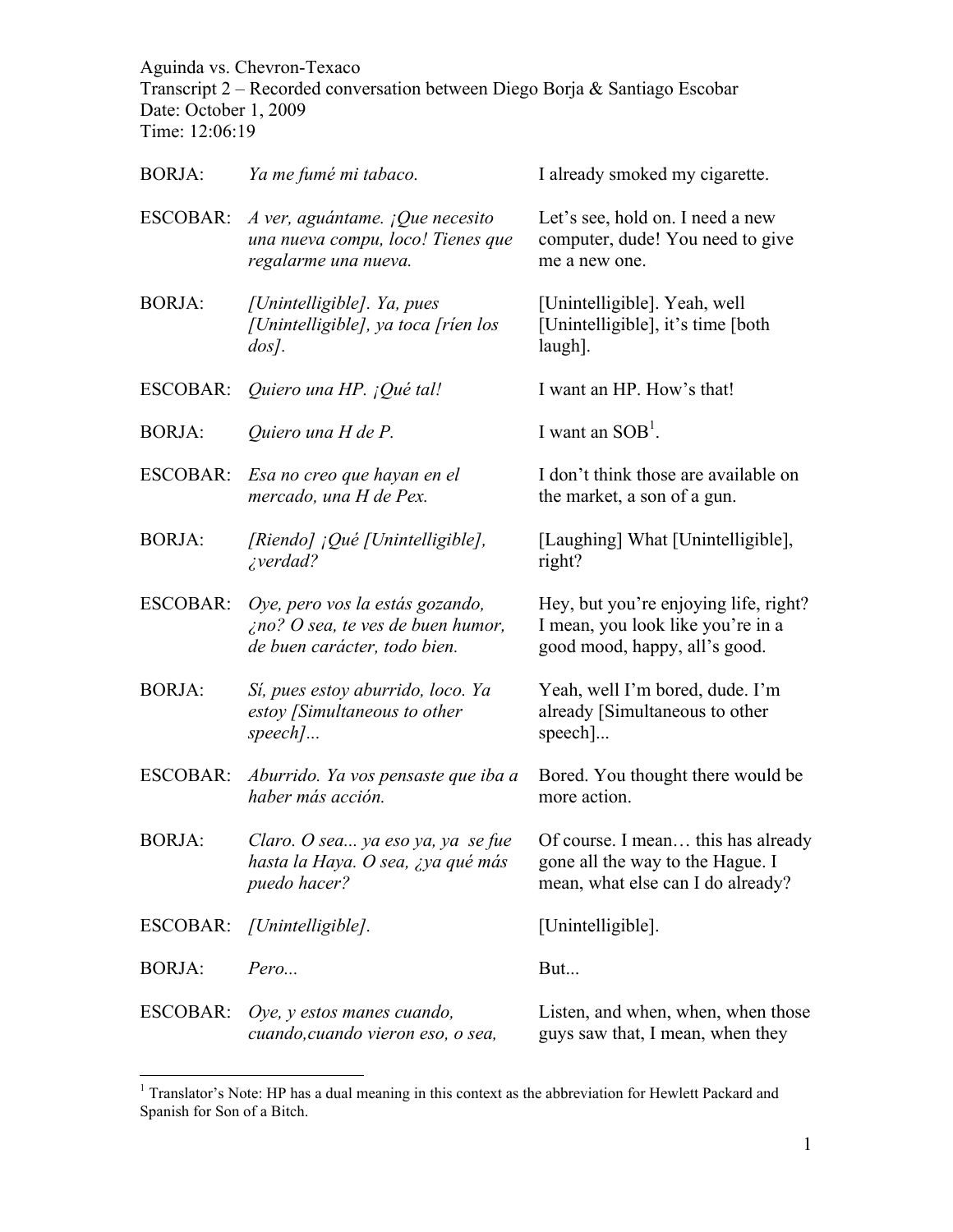Transcript 2 – Recorded conversation between Diego Borja & Santiago Escobar Date: October 1, 2009

| THE 12.00.19    |                                                                                                                                                                                                                                      |                                                                                                                                                                                                                                          |
|-----------------|--------------------------------------------------------------------------------------------------------------------------------------------------------------------------------------------------------------------------------------|------------------------------------------------------------------------------------------------------------------------------------------------------------------------------------------------------------------------------------------|
|                 | cuando escucharon, ¿qué dijeron?<br>O sea, se hicieron hechos los duros<br>o de una se les, ¡puta!, se les hizo la<br>smiling, la súper sonrisa.                                                                                     | heard, what did they say? So, did<br>they play the tough guys or did they<br>just, shit! They just played happy, a<br>great big smile.                                                                                                   |
| <b>BORJA:</b>   | $\angle$ Quiénes?                                                                                                                                                                                                                    | Who?                                                                                                                                                                                                                                     |
| ESCOBAR:        | Los dueños de estos abogados de<br>la petrolera, de Texaco. Porque de<br>ley ellos tuvieron que analizar eso,<br>$\zeta$ no?                                                                                                         | The owners of those oil company<br>lawyers, for Texaco. Because they<br>had to analyze that for sure, right?                                                                                                                             |
| <b>BORJA:</b>   | Claro, lo que pasa es que o sea,<br>yo, tú sabes, yo ya tenía ¿yo voy<br>cuántos años ya?, cinco años con<br>ellos, entonces                                                                                                         | Of course, the thing is that I<br>mean, I, you know, I had to How<br>many years have I been going now?<br>Five years with them, so                                                                                                       |
| <b>ESCOBAR:</b> | Claro, entonces la confianza, había<br>esa                                                                                                                                                                                           | Sure, so the trust, there was that                                                                                                                                                                                                       |
| <b>BORJA:</b>   | Claro. O sea, no hubo ese de que<br>"¡Chuta!, ¿quién es este man?, ¿de<br>dónde viene y cómo así?".                                                                                                                                  | Of course. So there was none of<br>that, "Damn! Who's this guy?<br>Where'd he come from and what's<br>$up?$ "                                                                                                                            |
|                 | ESCOBAR: Claro, de dónde salió; claro, ya                                                                                                                                                                                            | Sure, where'd he come from; of<br>course, yeah                                                                                                                                                                                           |
| <b>BORJA:</b>   | Entonces                                                                                                                                                                                                                             | So                                                                                                                                                                                                                                       |
| ESCOBAR:        | Eras prácticamente un empleado de<br>los manes.                                                                                                                                                                                      | You were practically an employee<br>of the guys.                                                                                                                                                                                         |
| <b>BORJA:</b>   | Claro que el o sea, al principio<br>como que, ¡chuta!, es tan grande<br>esta cosa que o sea, ellos no<br>sabían quién era yo. O sea, máximo<br>sabían hasta Florida, que era<br>donde la oficina que maneja<br>Latinoamérica, cacha. | Of course the I mean, in the<br>beginning like, damn! This thing is<br>so big that I mean, they didn't<br>know who I was. So, at most they<br>knew about in Florida, that was<br>where the office that manages<br>Latin America, get it. |
| ESCOBAR:        | Pero si es que piden referencias.<br>Obvio que dicen: "Este man es el<br>que hace tal trabajo, es el que se<br>encarga de llevar las muestras" y                                                                                     | But they do ask for references. It's<br>obvious that they say, "This is the<br>guy that does such-n-such work,<br>he's the one in charge of taking the                                                                                   |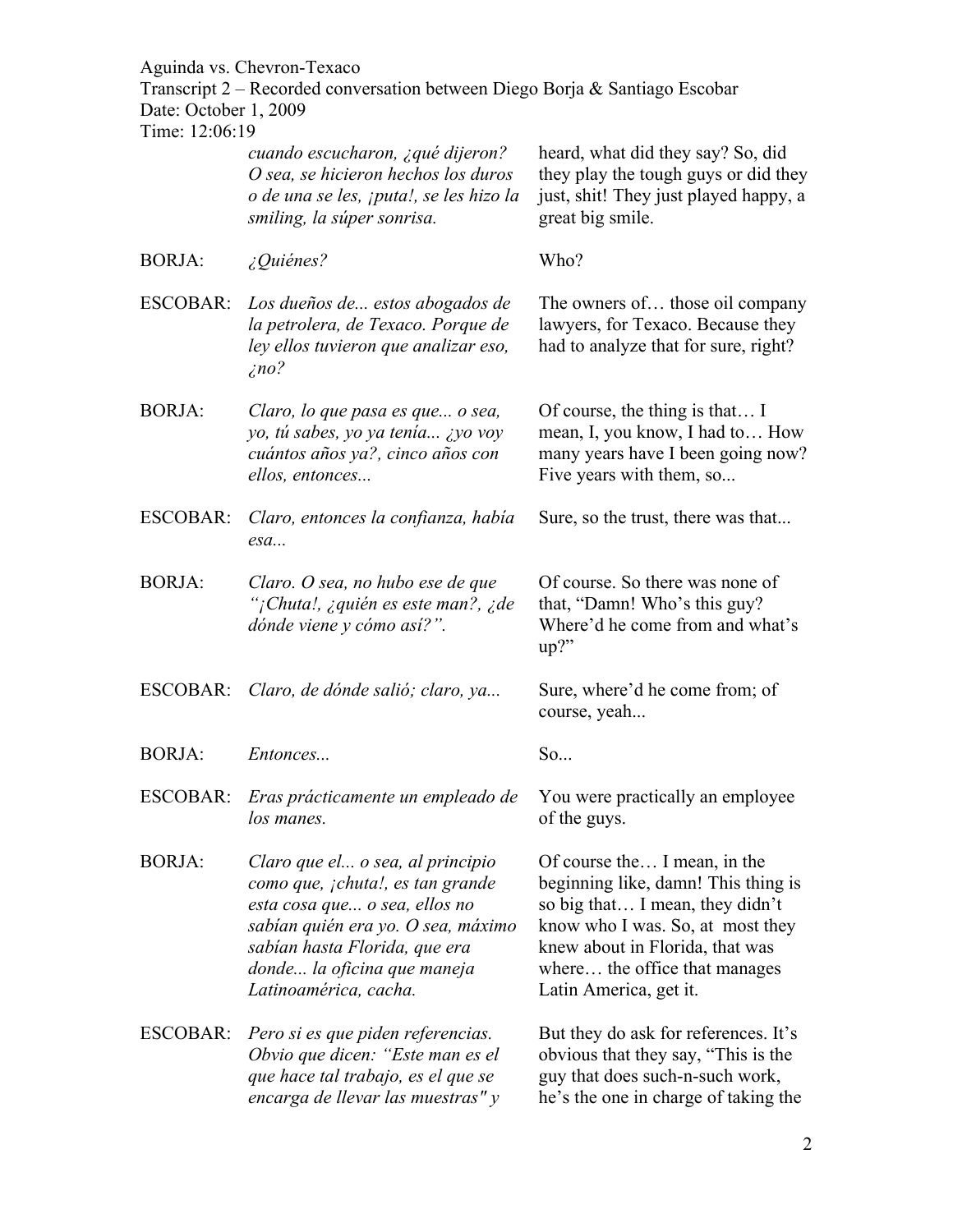Transcript 2 – Recorded conversation between Diego Borja & Santiago Escobar Date: October 1, 2009

| Time: 12:06:19  |                                                                                                                                                                                                         |                                                                                                                                                                                                                         |
|-----------------|---------------------------------------------------------------------------------------------------------------------------------------------------------------------------------------------------------|-------------------------------------------------------------------------------------------------------------------------------------------------------------------------------------------------------------------------|
|                 | todo eso. Eso es lo que hacías, ¿no<br>es cierto?                                                                                                                                                       | samples" and all that. That's what<br>you did, isn't that right?                                                                                                                                                        |
| <b>BORJA:</b>   | O sea, claro, eso es lo primerito que<br>hicieron; llamaron a toditos mis<br>jefes [Simultaneous to other<br>$speed$                                                                                    | Well, sure, that's the first thing they<br>did; they called all my bosses<br>[Simultaneous to other speech]                                                                                                             |
| <b>ESCOBAR:</b> | A ver quién es este man. Claro, pues<br>no puedes llegar y decir: "Buenas,<br>[Unintelligible]". [Ambos rien].<br>[Unintelligible].                                                                     | To see who this guy is. Of course,<br>you can't just show up and say,<br>"Hello, [Unintelligible]". [Both]<br>laugh]. [Unintelligible].                                                                                 |
| <b>BORJA:</b>   | Así fue, loco, así fue. ¡Fue focote,<br>huevón, fue focote! ¡Pero chévere,<br>huevón!                                                                                                                   | That's how it was, dude, that's how<br>it was. It was a trip, dude, it was<br>totally a trip! But cool, dude!                                                                                                           |
| ESCOBAR:        | Yo siempre me hice esa pregunta, o<br>sea, si es medio hijueputa, o sea,<br>dar ese primer paso; decir: "Bueno,<br>voy a hacer esto".                                                                   | I always asked myself that question,<br>I mean, it's kind of a son of a bitch,<br>I mean, to take that first step; to say,<br>"Well, I'm going to do this."                                                             |
| <b>BORJA:</b>   | El primer paso, el paso más tuco<br>fue dar [Simultaneous to other<br>$speed$                                                                                                                           | The first step, the heaviest step was<br>to give [Simultaneous to other<br>$\text{speed}.$                                                                                                                              |
|                 | ESCOBAR: [Unintelligible].                                                                                                                                                                              | [Unintelligible].                                                                                                                                                                                                       |
| <b>BORJA:</b>   | dar dar o no dar, $\zeta$ cachas? O<br>sea, mi pregunta, mi primera<br>pregunta era: "¿Les digo: 'Quiero<br>100 millones' o les digo o les saco<br>alguito como pana", ¿cachas?<br>Entonces, después de | give give or not give, get it? I<br>mean, my question, my first<br>question was, "Do I tell them, 'I<br>want 100 million' or do I tell them.<br>or do I get something out of them as<br>buddies," you get it? So, after |
| ESCOBAR:        | ¿A quién?, ¿a la Texaco, dices?<br>"No sé si pedirles 100, 10, o les<br>digo de buena nota".                                                                                                            | Whom? Are you talking about<br>Texaco? "I don't know if I should<br>ask them for 100, 10 or I tell them<br>nicely."                                                                                                     |
| <b>BORJA:</b>   | Claro. Lo que pasa es que me di<br>cuenta de que, primero que verás<br>o sea, esos de los 27 mil millones es<br>una farsa. O sea, eso es<br>[Simultaneous to other speech]                              | Of course. What happened is I<br>realized that, first you'll see I<br>mean, that stuff about the 27 billion<br>is a farce. I mean, that's<br>[Simultaneous to other speech]                                             |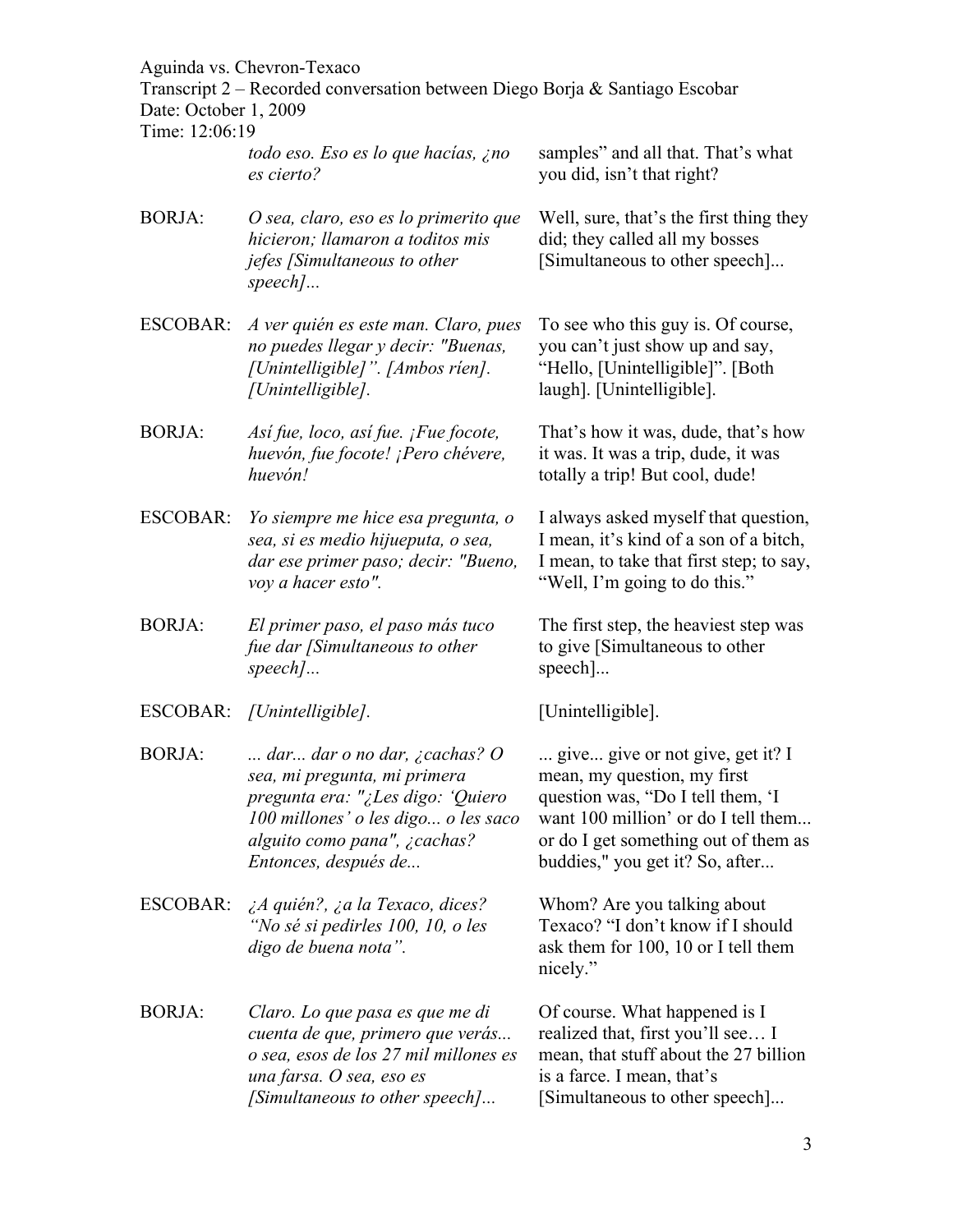Transcript 2 – Recorded conversation between Diego Borja & Santiago Escobar Date: October 1, 2009 Time: 12:06:19

| <b>ESCOBAR:</b> | No, pero esos siempre piden<br>pueden pedir 100 mil. El juez es el<br>que dice cuánto, ¿cachas?                                                                                                                                                                                                                                                                                                                                                             | No, but they always ask for that<br>They can ask for 100 thousand <sup>2</sup> .<br>The judge is the one who says how<br>much, got it?                                                                                                                                                                                                                                                                            |
|-----------------|-------------------------------------------------------------------------------------------------------------------------------------------------------------------------------------------------------------------------------------------------------------------------------------------------------------------------------------------------------------------------------------------------------------------------------------------------------------|-------------------------------------------------------------------------------------------------------------------------------------------------------------------------------------------------------------------------------------------------------------------------------------------------------------------------------------------------------------------------------------------------------------------|
| <b>BORJA:</b>   | Claro, claro. Me refiero a que<br>mucha gente decía: "¡Chuta! ¿Pero<br>vas a parar que paguen 27 mil<br>millones?". Pero nunca iban a<br>pagar 27 mil millones, ¿cachas?                                                                                                                                                                                                                                                                                    | Sure, of course. I'm referring to the<br>fact that a lot of people said,<br>"Damn! But you're going to stop<br>them from paying 27 billion?" But<br>they were never going to pay 27<br>billion, got it?                                                                                                                                                                                                           |
| ESCOBAR: Ajá.   |                                                                                                                                                                                                                                                                                                                                                                                                                                                             | Uh huh.                                                                                                                                                                                                                                                                                                                                                                                                           |
| <b>BORJA:</b>   | Entonces yo no podía, yo no podía<br>[Simultaneous to other speech]                                                                                                                                                                                                                                                                                                                                                                                         | So then I couldn't, I couldn't<br>[Simultaneous to other speech]                                                                                                                                                                                                                                                                                                                                                  |
| <b>ESCOBAR:</b> | Pero ponte, si es que ellos dicen:<br>"Bueno, que pague dos mil millones<br>de dólares", y vos le podés tumbar<br>el juicio, igual ya es buen billete,<br>$\zeta$ no? [riendo].                                                                                                                                                                                                                                                                             | But let's say, if they say, "Well, pay<br>two billion dollars," and you can<br>bring down the trial, it's still a lot of<br>dough, right? [Laughing].                                                                                                                                                                                                                                                             |
| <b>BORJA:</b>   | Claro, lo que pasa es que no iban a<br>pagar nada porque tienen la razón.<br>Yo sé que tienen la razón. O sea,<br>ellos nunca iban a pagar nada<br>igual. Entonces lo que yo hice<br>simplemente fue comprobar todo lo<br>que ellos han venido diciendo en<br>una manera más, ¡puta!, más<br>sólida, ¿cachas? Entonces, tenía<br>esas dos opciones, pero yo no<br>quiero yo nunca quise que se me<br>vea como un aprovechador, como<br>un timador, ¿cachás? | Sure, but what happens is that they<br>weren't going to pay anything,<br>because they are in the right. I<br>mean, they weren't going to pay<br>anything anyways. So what I did<br>was to confirm everything they've<br>been saying in a way that's more,<br>hell! More solid, get it? So, I had<br>those two options, but I don't want<br>I never wanted to be seen as an<br>opportunist, as a swindler, get it? |
| <b>ESCOBAR:</b> | Ya.                                                                                                                                                                                                                                                                                                                                                                                                                                                         | Yeah.                                                                                                                                                                                                                                                                                                                                                                                                             |
|                 |                                                                                                                                                                                                                                                                                                                                                                                                                                                             |                                                                                                                                                                                                                                                                                                                                                                                                                   |

BORJA: *O sea, yo prefiero tener amigos poderosísimos que... que estar, o* 

In other words, I prefer to have really powerful friends that… than

<sup>&</sup>lt;sup>2</sup> Translator's Note: Spanish uses the British system of thousand millions to mean billion. The speaker could be referring to one-hundred thousand [millions] here or 100 billion.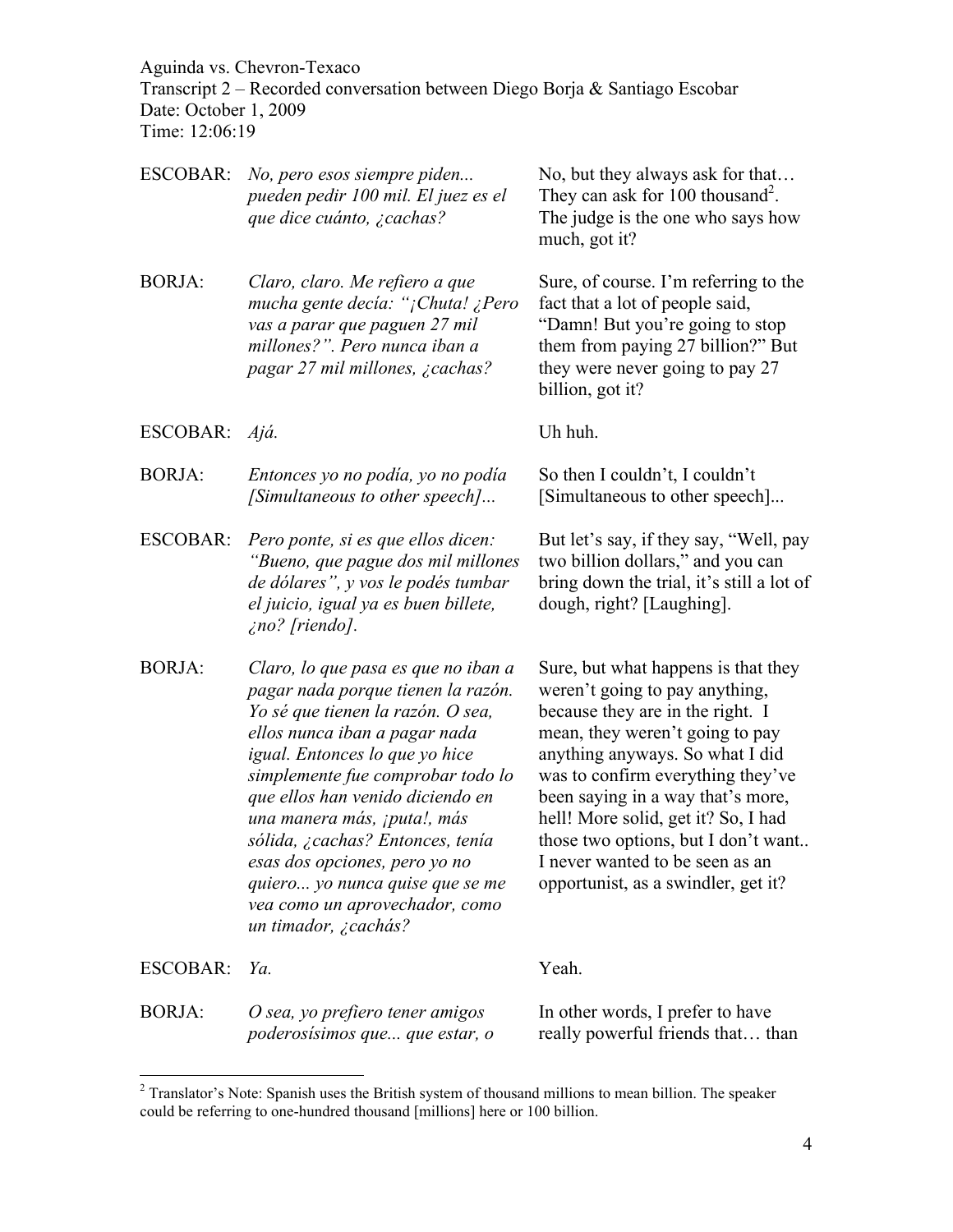Transcript 2 – Recorded conversation between Diego Borja & Santiago Escobar Date: October 1, 2009

| Time: 12:06:19  |                                                                                                                    |                                                                                                                                        |
|-----------------|--------------------------------------------------------------------------------------------------------------------|----------------------------------------------------------------------------------------------------------------------------------------|
|                 | sea, que capaz que ni salía,<br>porque al principio, por ejemplo, el<br>gringo que hizo esto conmigo               | being, I mean, that perhaps it<br>wouldn't even work out, because in<br>the beginning, for example, the<br>gringo who did this with me |
| ESCOBAR: Ajá.   |                                                                                                                    | Uh huh.                                                                                                                                |
| <b>BORJA:</b>   | El man les dijo: "Quiero tanto",<br><i>i</i> verdad?                                                               | The man told them, "I want this<br>much," right?                                                                                       |
| <b>ESCOBAR:</b> | El Wayne.                                                                                                          | Wayne.                                                                                                                                 |
| <b>BORJA:</b>   | Y luego le dijeron "No".                                                                                           | And then they told him, "No."                                                                                                          |
| ESCOBAR:        | <i>El Wayne?</i>                                                                                                   | Wayne?                                                                                                                                 |
| <b>BORJA:</b>   | O sea, antes de que yo claro.                                                                                      | So, before I of course.                                                                                                                |
|                 | ESCOBAR: ¿El Wayne cuánto les pidió?                                                                               | How much did Wayne ask them<br>for?                                                                                                    |
| <b>BORJA:</b>   | No, no me acuerdo cuánto, pero, o<br>sea, no fue una cifra, o sea, pero ya<br>les dijo pues cómo va a ser la cosa. | No, I don't remember how much,<br>but, I mean, it wasn't a figure, I<br>mean, but he told them already how<br>it's going to be.        |
| <b>ESCOBAR:</b> | O sea, ¿una cifra es cuánto?, ¿un<br>millón? Dos cifras son más de<br>nueve millones.                              | So, how much is a figure? One<br>million? Two figures is more than<br>nine million.                                                    |
| <b>BORJA:</b>   | O sea, más de tres cifras habrá<br>pedido.                                                                         | I mean, he would have asked for<br>more than three figures.                                                                            |
| ESCOBAR:        | [Rie] ¿Cómo es eso? O sea,<br><i>i</i> cuánto les habrá pedido?, ¿unos<br>cinco o 10 millones o así? Más.          | [Laughing] How's that? So, how<br>much would he have asked them<br>for? Five or ten million or<br>something like that? More.           |
| <b>BORJA:</b>   | No sé, huevón. [Simultaneous to<br>other speech]                                                                   | I don't know, dude. [Simultaneous]<br>to other speech]                                                                                 |
|                 | ESCOBAR: Era loco también, pedir tanto.                                                                            | He was also crazy, asking for so<br>much.                                                                                              |
| <b>BORJA:</b>   | No sé cuánto en verdad, pero, o sea,                                                                               | I don't know how much really, but,                                                                                                     |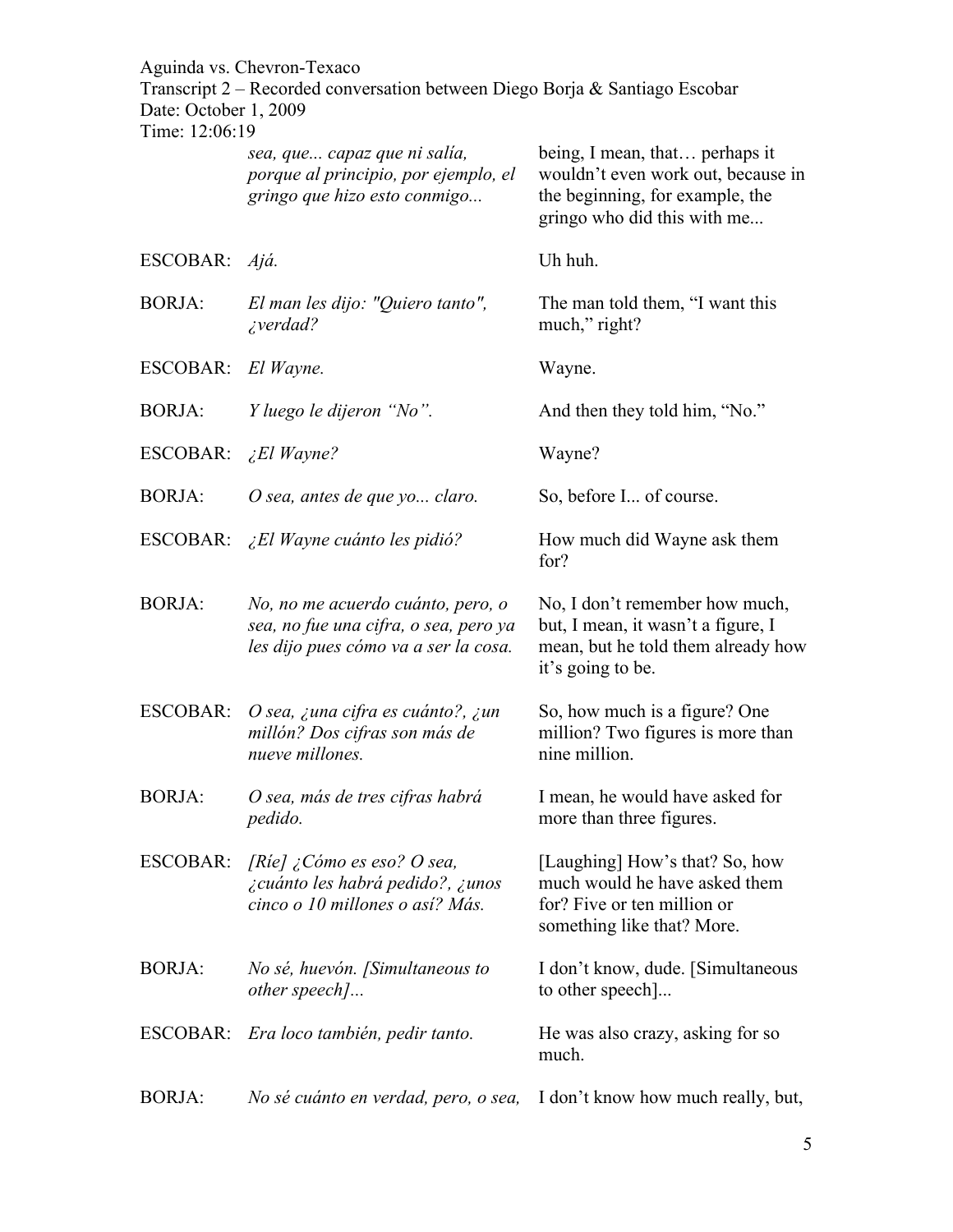Transcript 2 – Recorded conversation between Diego Borja & Santiago Escobar Date: October 1, 2009

Time: 12:06:19

*de plano antes de que yo les dé las cosas dijeron: "Mira, es que no te podemos dar plata porque..." O sea, primero, que anula la evidencia, ¿cachas?, porque no puedes, tú no puedes ir a comprar evidencia como que vendieran en un supermercado, sino todo el mundo sería inocente, ¿cachas?* I mean, in fact before I give them the things they said, "Look, we can't give you money because…" I mean, first of all, it would compromise the evidence, you get it? Because you can't, you can't go and buy evidence as if they sold it in the supermarket, or everyone would be innocent, you get it? ESCOBAR: *Ya, ya, ya. Entonces dijeron: "En vez de darte plata, te podemos dar otras cosas".* Yeah, yeah, okay. So they said, "Instead of giving you money, we can give you other things." BORJA: *O sea, más o menos por ese lado. O sea, "lo que podemos hacer es..." O*  So, more or less along those lines. I mean, "What we can do is…" So,

- *sea, "tú eres nuestro business partner", ¿cachas? Ahora, esa palabrita involucra muchas cosas, ¿no?, entonces...*
- ESCOBAR: *Nuestro compañero de negocios. O sea, te hicieron socio [ambos ríen]. Oye hijo de puta, o sea que ahora tienes acciones.*
- BORJA: *No, no. Todavía estoy... ahorita no tengo nada, huevón.*
- ESCOBAR: *O sea, los manes te dijeron: "Verás brother, esto funciona así: Hay varios tiempos, y si tú pasas la primer etapa, ¡bacán!, y la segunda etapa es otra y la tercera es otra". O sea, el objetivo es llegar a ser un socio de los manes. O sea, ya cuando eres socio de los manes, estás hecho.*
- BORJA: *Correcto, mi perro. O sea, yo... yo ya aquí he visto cómo funciona la cosa. O sea, ya es una argolla de este porte, brother.*

"You're our business partner," you get it? Now, that little word means a lot of things, right? Then...

Our business partner. In other words, they made you a partner [both laugh]. Listen you SOB, in other words now you have stocks.

No, no. I'm still... right now I don't have anything, dude.

So, they told you, "Look brother, this works like this: there are several stages, and if you pass the first phase, cool! And the second phase is something else and the third is something else." In other words, the objective is to become their partner. I mean, once you're a partner of the guys, you've got it made.

That's right you dog. So, I… I've seen how things work here now. I mean, it's a brass ring this big, brother.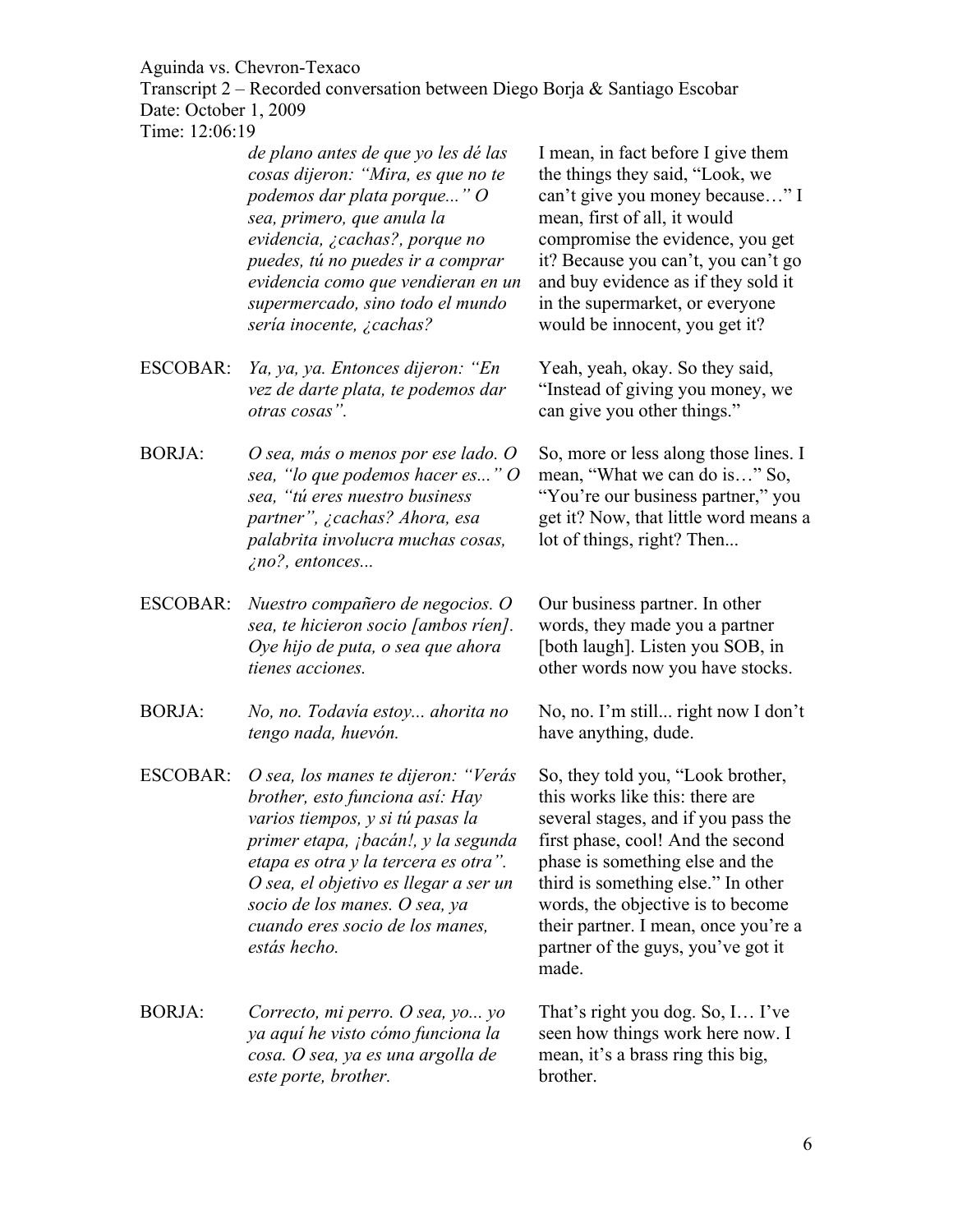Transcript 2 – Recorded conversation between Diego Borja & Santiago Escobar

Date: October 1, 2009

| THE 12.00.19    |                                                                                                                                                                                                                      |                                                                                                                                                                                              |
|-----------------|----------------------------------------------------------------------------------------------------------------------------------------------------------------------------------------------------------------------|----------------------------------------------------------------------------------------------------------------------------------------------------------------------------------------------|
| <b>ESCOBAR:</b> | Vos siempre tenés que dejarles<br>ver te voy a dar un consejo:<br>Tienes que siempre dejarles hablar,<br>vos hablá a lo último, loco;<br>entonces [Simultaneous to other<br>$speed$                                  | You always have to let them see<br>I'm going to give you some advice:<br>You have to always let them talk,<br>you speak last fool; then<br>[Simultaneous to other speech]                    |
| <b>BORJA:</b>   | Claro, yo siempre hago eso.                                                                                                                                                                                          | Of course, I always do that.                                                                                                                                                                 |
|                 | ESCOBAR: [Unintelligible]                                                                                                                                                                                            | [Unintelligible]                                                                                                                                                                             |
| <b>BORJA:</b>   | Primero, que boten todo lo que<br>quieran.                                                                                                                                                                           | First, let them throw out everything<br>they want to.                                                                                                                                        |
| <b>ESCOBAR:</b> | Que llegas vos y te desnudas y los<br>que quién sabe, les sales rebarato a<br>los manes, ¿cachas?                                                                                                                    | If you go there and strip naked and<br>the who knows what, you'll end<br>up being super cheap for them, you<br>get it?                                                                       |
| <b>BORJA:</b>   | Claro, pues ahorita, ahorita<br>[Simultaneous to other speech]                                                                                                                                                       | Of course, right now, right now<br>[Simultaneous to other speech]                                                                                                                            |
| ESCOBAR:        | De ley te dijeron que "¿Usted qué<br>quiere?".                                                                                                                                                                       | Did they really ask you, "What do<br>you want?"                                                                                                                                              |
| <b>BORJA:</b>   | Claro, o sea, siempre hubo<br>siempre hubo como que la<br>pregunta del millón es: "¿Por qué<br>hiciste esto?", ¿cachas?                                                                                              | Of course, I mean, there was<br>always there was always like<br>that the million dollar question is,<br>"Why did you do that?" You get it?                                                   |
| ESCOBAR:        | $\angle$ Quién le mandó?                                                                                                                                                                                             | Who sent you?                                                                                                                                                                                |
| <b>BORJA:</b>   | No, no, no. Ellos sabían que nadie<br>me había mandado porque pero la<br>pregunta es: "¿Por qué?, ¿cómo<br>así?". Entonces ya eso llegó un<br>punto en que les digo: "Porque me<br>gusta la adrenalina", ¿ya cachas? | No, no, no. They knew nobody had<br>sent me because but the question<br>is, "Why, how's that?" So that there<br>came a time when I tell them,<br>"Because I like adrenaline," you get<br>it? |
| ESCOBAR:        | [Riendo] ¡Me gusta la adrenalina!                                                                                                                                                                                    | [Laughing] I like adrenaline!                                                                                                                                                                |
| <b>BORJA:</b>   | Entonces ya se quedan locos. O<br>sea y además que son gente,<br><i>iputa!, son gente pilísima, brother.</i><br>O sea, yo decía yo no, o sea, no                                                                     | Then they go crazy. I mean and<br>in addition they're people, shit!<br>They're really sharp people,<br>brother. I mean, I'd say I don't, I                                                   |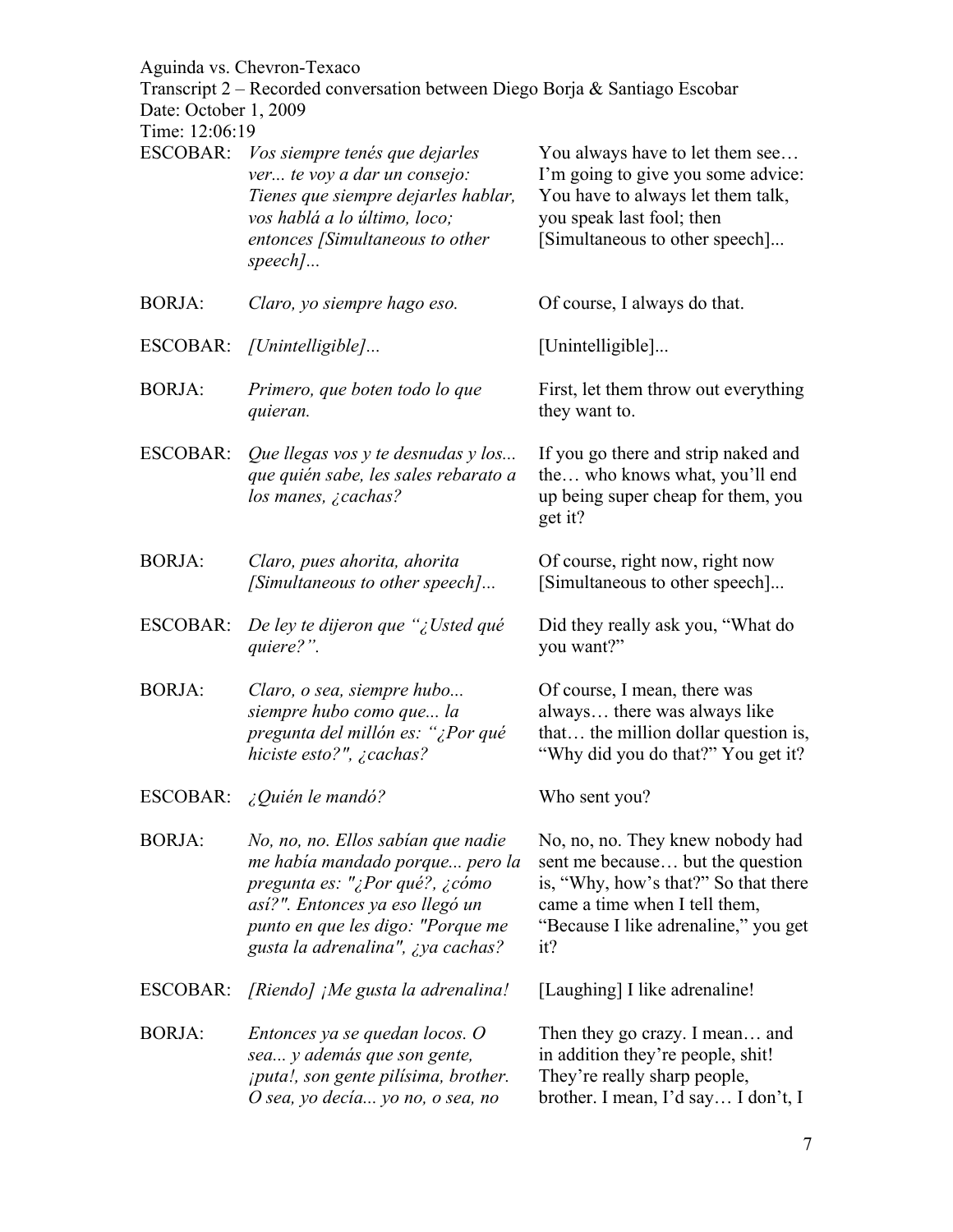Transcript 2 – Recorded conversation between Diego Borja & Santiago Escobar Date: October 1, 2009

| 1 ime: 12:06:19 |                                                                                                                                                                                                                                                                                                                                                   |                                                                                                                                                                                                                                                                                                                                                                                                      |
|-----------------|---------------------------------------------------------------------------------------------------------------------------------------------------------------------------------------------------------------------------------------------------------------------------------------------------------------------------------------------------|------------------------------------------------------------------------------------------------------------------------------------------------------------------------------------------------------------------------------------------------------------------------------------------------------------------------------------------------------------------------------------------------------|
|                 | encontraba así, tipo gente que con<br>la que, ¿verdad?, puedas cacharla.<br>O sea, cosas que, como por<br>ejemplo, tú y yo conversamos, pues.<br>Pues te das cuenta de que lo que tú<br>y conversamos a veces son cosas<br>que se conversan a niveles de boros<br>directos, ¿cachas?. O sea, cosas<br>altísimas [Simultaneous to other<br>speech] | mean, I don't find [them] like that,<br>the type of people that with<br>whom, right? You can talk. So,<br>things that, like for example, you<br>and I are conversing, well well<br>you realize that what you and I talk<br>about sometimes are things that are<br>being discussed at the Board of<br>Directors, you get it? I mean, things<br>at really high level [Simultaneous to<br>other speech] |
| ESCOBAR:        | No, es que estos manes, estos manes<br>tienen el poder, entonces lo que<br>nosotros conversamos, ellos hacen.                                                                                                                                                                                                                                     | No, it's that these guys, these guys<br>have power, so what we talk about,<br>they do.                                                                                                                                                                                                                                                                                                               |
| <b>BORJA:</b>   | Ellos hacen, ellos hacen.                                                                                                                                                                                                                                                                                                                         | They do it, they do it.                                                                                                                                                                                                                                                                                                                                                                              |
| ESCOBAR:        | Ellos viven de eso, loco.                                                                                                                                                                                                                                                                                                                         | They live off of that, fool.                                                                                                                                                                                                                                                                                                                                                                         |
| <b>BORJA:</b>   | Es increíble.                                                                                                                                                                                                                                                                                                                                     | It's incredible.                                                                                                                                                                                                                                                                                                                                                                                     |
| ESCOBAR:        | Viven de la manipulación del<br>mercado, de eso, ¿cachas?                                                                                                                                                                                                                                                                                         | They life off of market<br>manipulation, all that, you get it?                                                                                                                                                                                                                                                                                                                                       |
| <b>BORJA:</b>   | Sí. ¿Y sabes qué? Yo estoy ahorita<br>como estoy aburrido, ando<br>pensando en, en cagarle a la<br>oposición pero de manera o sea,<br>tú has visto a Amazon Watch.                                                                                                                                                                                | Yes. And you know what? I'm<br>right now since I'm bored, I'm<br>thinking about, about shitting on the<br>opposition in a way that I mean,<br>have you seen Amazon Watch.                                                                                                                                                                                                                            |
| ESCOBAR:        | ¿Cagarle a quién?                                                                                                                                                                                                                                                                                                                                 | Shit on whom?                                                                                                                                                                                                                                                                                                                                                                                        |
| <b>BORJA:</b>   | A los de Amazon Watch.                                                                                                                                                                                                                                                                                                                            | The people from Amazon Watch.                                                                                                                                                                                                                                                                                                                                                                        |
| ESCOBAR:        | $\angle$ Quiénes son ellos?                                                                                                                                                                                                                                                                                                                       | Who are they?                                                                                                                                                                                                                                                                                                                                                                                        |
| <b>BORJA:</b>   | Son los que están de  con los<br>indígenas, ¿no?                                                                                                                                                                                                                                                                                                  | They're the folks with the<br>Indians?                                                                                                                                                                                                                                                                                                                                                               |
| <b>ESCOBAR:</b> | Ya, ya, ya; los gringos.                                                                                                                                                                                                                                                                                                                          | Yeah, yeah, yeah; the gringos.                                                                                                                                                                                                                                                                                                                                                                       |
| <b>BORJA:</b>   | Los gringos. Entonces, todos estos<br>manes utilizan el Internet para<br>todo; la "la media" y todo eso.                                                                                                                                                                                                                                          | The gringos. So all these guys use<br>the Internet for everything; the, "the<br>media" and all that. So I'm going to                                                                                                                                                                                                                                                                                 |
|                 |                                                                                                                                                                                                                                                                                                                                                   |                                                                                                                                                                                                                                                                                                                                                                                                      |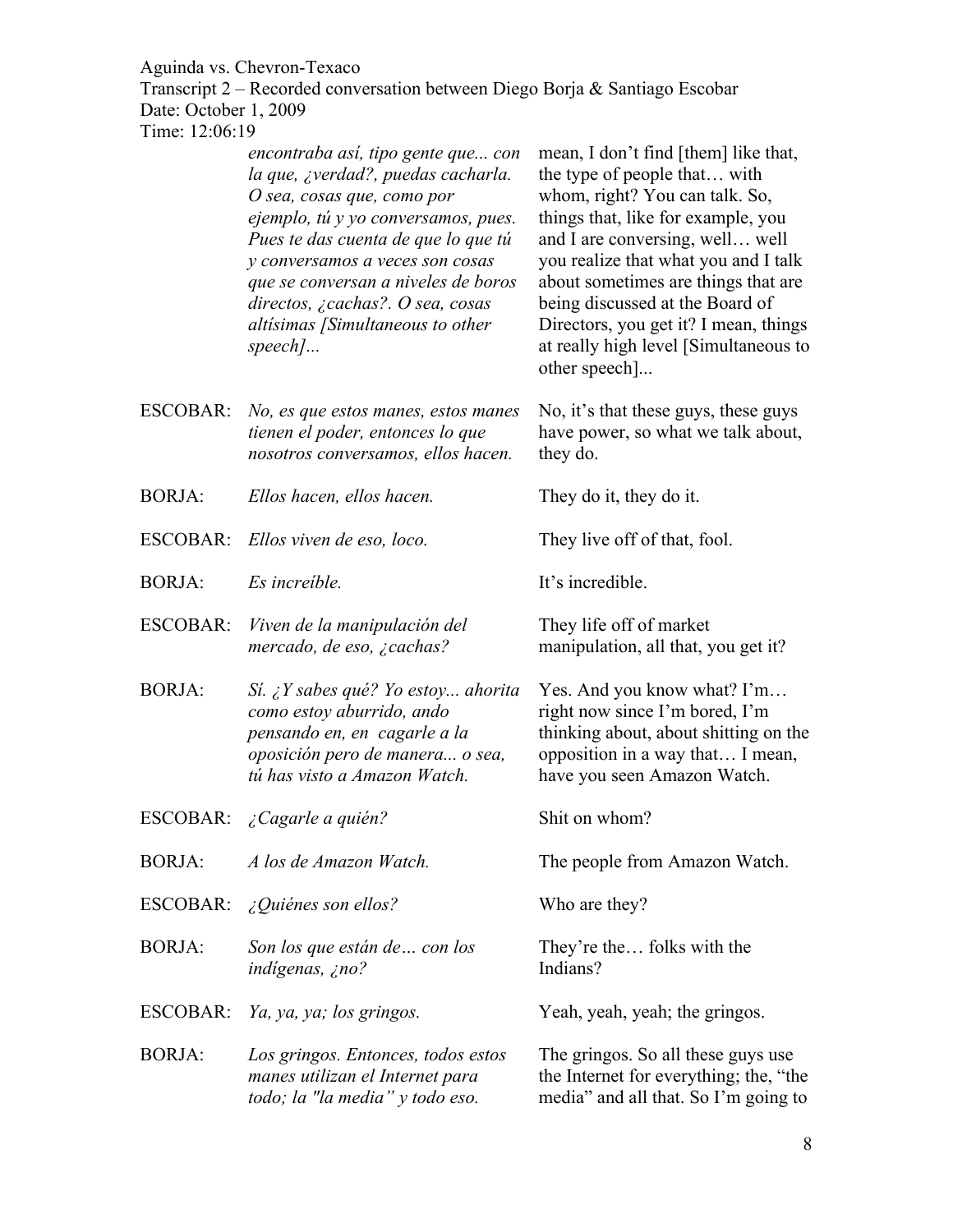Transcript 2 – Recorded conversation between Diego Borja & Santiago Escobar Date: October 1, 2009

| $1 \text{III}, 12.00.17$ |                                                                                                                                                                                                                                                                                                                                                                                 |                                                                                                                                                                                                                                                                                                                                                                                       |
|--------------------------|---------------------------------------------------------------------------------------------------------------------------------------------------------------------------------------------------------------------------------------------------------------------------------------------------------------------------------------------------------------------------------|---------------------------------------------------------------------------------------------------------------------------------------------------------------------------------------------------------------------------------------------------------------------------------------------------------------------------------------------------------------------------------------|
|                          | Entonces voy a hacer una especie<br>de y ya tengo los nombres de los<br>principales y saqué correos a<br>nombre de estos manes. Voy a<br>comenzar a hacer una historia en el<br>Internet; conflictos entre ellos<br>mismos para que no sepan qué<br>mierda está pasando, ¿verdad?<br>Porque no tengo nada que hacer.<br>Ya estoy ya tengo, hoy día tengo<br>hecho un escrito ya | do a type of and I already have<br>the names of the principal people<br>and I got e-mails in the name of all<br>these guys. I'm going to start to<br>create a story on the Internet;<br>conflicts between them so they<br>don't know what the hell's going<br>on, right? Because I have nothing to<br>do. I'm already I already have,<br>today I have something written up<br>already |
| ESCOBAR:                 | Pero te pueden rastrear el "ipef".                                                                                                                                                                                                                                                                                                                                              | But they can search for the IP                                                                                                                                                                                                                                                                                                                                                        |
| <b>BORJA:</b>            | Por eso es que te digo; yo voy a<br>hacer la cosa pero van a ser desde<br>otro lado; yo quiero hacerlo desde<br>el [Simultaneous to other speech]                                                                                                                                                                                                                               | That's why I'm telling you, I'm<br>going to do it, but it will be from<br>other places; I want to do it from<br>[Simultaneous to other speech]                                                                                                                                                                                                                                        |
| <b>ESCOBAR:</b>          | Vos vas a ser el director de la<br>orquesta.                                                                                                                                                                                                                                                                                                                                    | You're going to be the orchestra<br>conductor                                                                                                                                                                                                                                                                                                                                         |
| <b>BORJA:</b>            | [Riendo] Nadie sabe. Solo es<br>porque estoy aburrido. No tengo<br>nada que hacer, [Simultaneous to<br>other speech]                                                                                                                                                                                                                                                            | [Laughing] Nobody knows. It's just<br>because I'm bored. I don't have<br>anything to do, [Simultaneous to<br>other speech]                                                                                                                                                                                                                                                            |
| <b>ESCOBAR:</b>          | O sea, que vos que vos fueras un<br>director de orquesta, tú estarías al<br>frente ahí con la batuta.                                                                                                                                                                                                                                                                           | In other words, you like you're an<br>orchestra conductor; you'll be there<br>in front with your baton.                                                                                                                                                                                                                                                                               |
| BORJA:                   | Claro [emite algunos ruidos<br>rítmicos] [Unintelligible].                                                                                                                                                                                                                                                                                                                      | Exactly [making rhythmic noises]<br>[Unintelligible].                                                                                                                                                                                                                                                                                                                                 |
| ESCOBAR:                 | Ya, ¡chévere!                                                                                                                                                                                                                                                                                                                                                                   | Yeah, cool!                                                                                                                                                                                                                                                                                                                                                                           |
| <b>BORJA:</b>            | [Unintelligible]. Pero de todos<br>modos no estoy haciendo nada,<br>entonces tengo que ocupar la mente<br>en algo.                                                                                                                                                                                                                                                              | [Unintelligible]. But I'm not doing<br>anything anyways, so I have to keep<br>my mind busy with something.                                                                                                                                                                                                                                                                            |
| <b>ESCOBAR:</b>          | Entonces sácame de una duda, loco.<br>El otro día me dejaste pensando. ¿Y<br>qué pasó con el Wayne, loco? Si el<br>man pidió o sea, el man quería                                                                                                                                                                                                                               | So then clear up something for me,<br>fool. The other day you left me<br>thinking; what happened to Wayne,<br>fool? If that man asked for I                                                                                                                                                                                                                                           |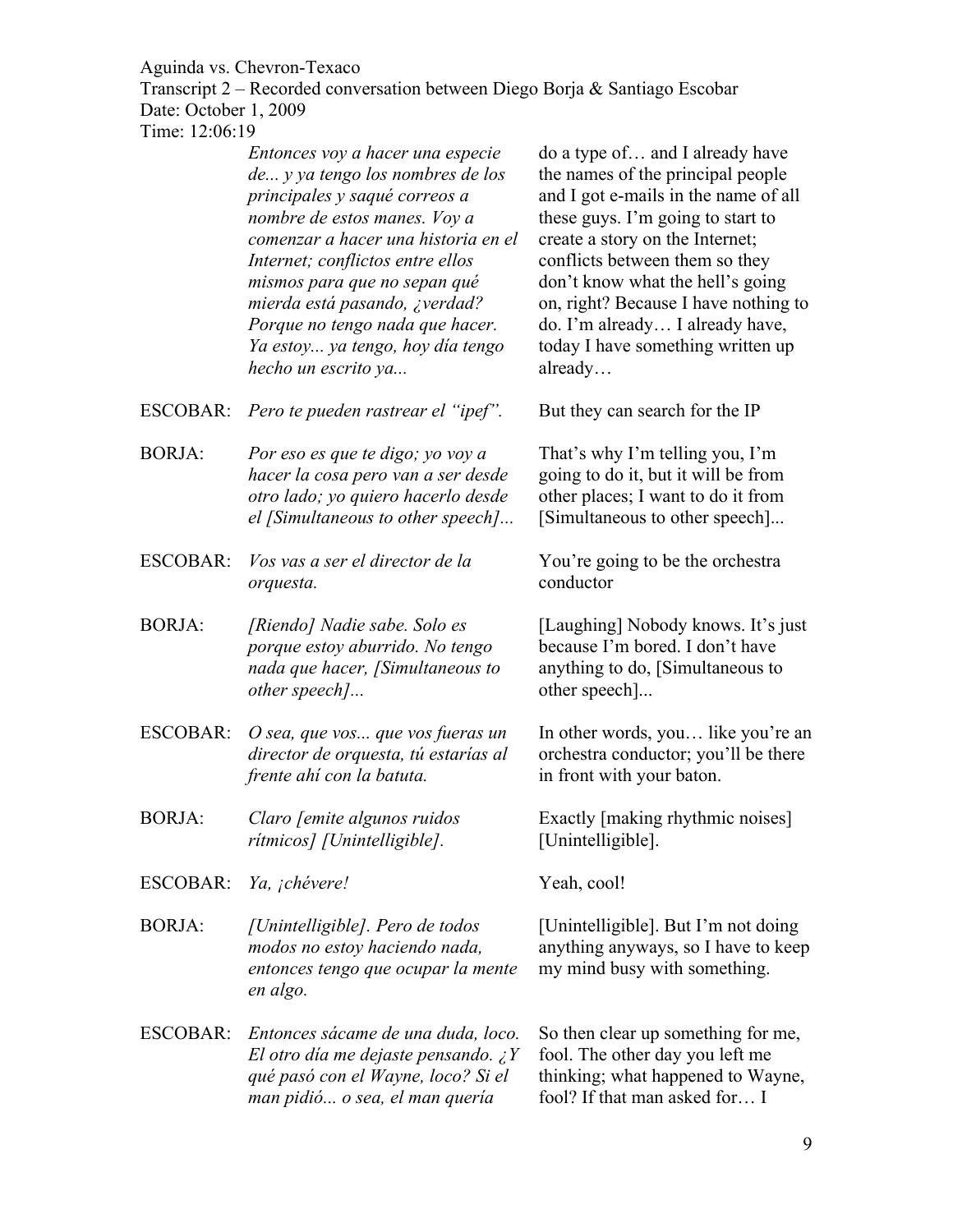Transcript 2 – Recorded conversation between Diego Borja & Santiago Escobar Date: October 1, 2009

| Time: 12:06:19  |                                                                                                                                                                                                                                                                                                                    |                                                                                                                                                                                                                                                                                                                                                                  |
|-----------------|--------------------------------------------------------------------------------------------------------------------------------------------------------------------------------------------------------------------------------------------------------------------------------------------------------------------|------------------------------------------------------------------------------------------------------------------------------------------------------------------------------------------------------------------------------------------------------------------------------------------------------------------------------------------------------------------|
|                 | cash; nada de beneficios, acciones<br>ni "quiero ser pana suyo; yo quiero<br>billete".                                                                                                                                                                                                                             | mean, that man wanted cash; no<br>benefits, stocks nor, "I want to be<br>your buddy; I want bills."                                                                                                                                                                                                                                                              |
| <b>BORJA:</b>   | Es que el man tiene 64 años, ¿qué<br>le?                                                                                                                                                                                                                                                                           | It's because that man's 64 years old,<br>he?                                                                                                                                                                                                                                                                                                                     |
| <b>ESCOBAR:</b> | El man ya es cucho, el man ya<br>sabe el man dice. "A mí lo<br>práctico es cash".                                                                                                                                                                                                                                  | The man's old, the man knows<br>already the man says, "The most<br>practical for me is cash."                                                                                                                                                                                                                                                                    |
| <b>BORJA:</b>   | Al man le quedan el man está<br>cagado. O sea, el man tiene<br>problemas en el estómago, tiene, o<br>sea unas enfermedades locazas. O<br>sea, al man no le quedan unos 10<br>$a\tilde{n}$ os de vida y [Simultaneous to<br>other speech]                                                                           | He only has left he's fucked up. I<br>mean, he has stomach problems, he<br>has some crazy diseases. I mean, he<br>doesn't even have 10 years of life<br>left and [Simultaneous to other<br>$\text{speed}.$                                                                                                                                                       |
| ESCOBAR:        | Ya, quiere vivir bien.                                                                                                                                                                                                                                                                                             | He wants to live well now.                                                                                                                                                                                                                                                                                                                                       |
| <b>BORJA:</b>   | Claro. Entonces pero yo creo que<br>no, huevón. O sea, el man tiene un<br>récord, récord policial, hecho<br>[Unintelligible], huevón.                                                                                                                                                                              | Of course. So but I don't think so,<br>dude. I mean, that man has a record,<br>a police record, he's done<br>[Unintelligible], dude.                                                                                                                                                                                                                             |
| ESCOBAR:        | ¿Cómo así?                                                                                                                                                                                                                                                                                                         | How's that?                                                                                                                                                                                                                                                                                                                                                      |
| <b>BORJA:</b>   | O sea, el man estuvo preso. Tú<br>sabes la historia del man. O sea, el<br>man cogió el fue preso porque<br>cogió un avión y le cacharon con un<br>avión, ¿no ves que él era piloto?, y<br>no sé cuántos kilos de marihuana y<br>que no sé cuántos millones. Y le<br>agarraron en Nicaragua y lo<br>metieron preso. | In other words, he was in jail. You<br>know that guy's story. I mean, the<br>man took he was in jail because<br>he took a plane and they caught him<br>with a plane, don't you know that<br>he was a pilot? And I don't know<br>how many kilos of marijuana and I<br>don't know how many millions.<br>And they caught him in Nicaragua<br>and threw him in jail. |
| ESCOBAR:        | [Riendo] Claro, vos sí contaste eso<br>hace rato, mismo, ¿no?                                                                                                                                                                                                                                                      | [Laughing] Of course, you told that<br>story a while ago, the same one,<br>right?                                                                                                                                                                                                                                                                                |
| <b>BORJA:</b>   | Claro, huevón. Entonces este man<br>[Simultaneous to other speech]                                                                                                                                                                                                                                                 | Of course, dude. So that man<br>[Simultaneous to other speech]                                                                                                                                                                                                                                                                                                   |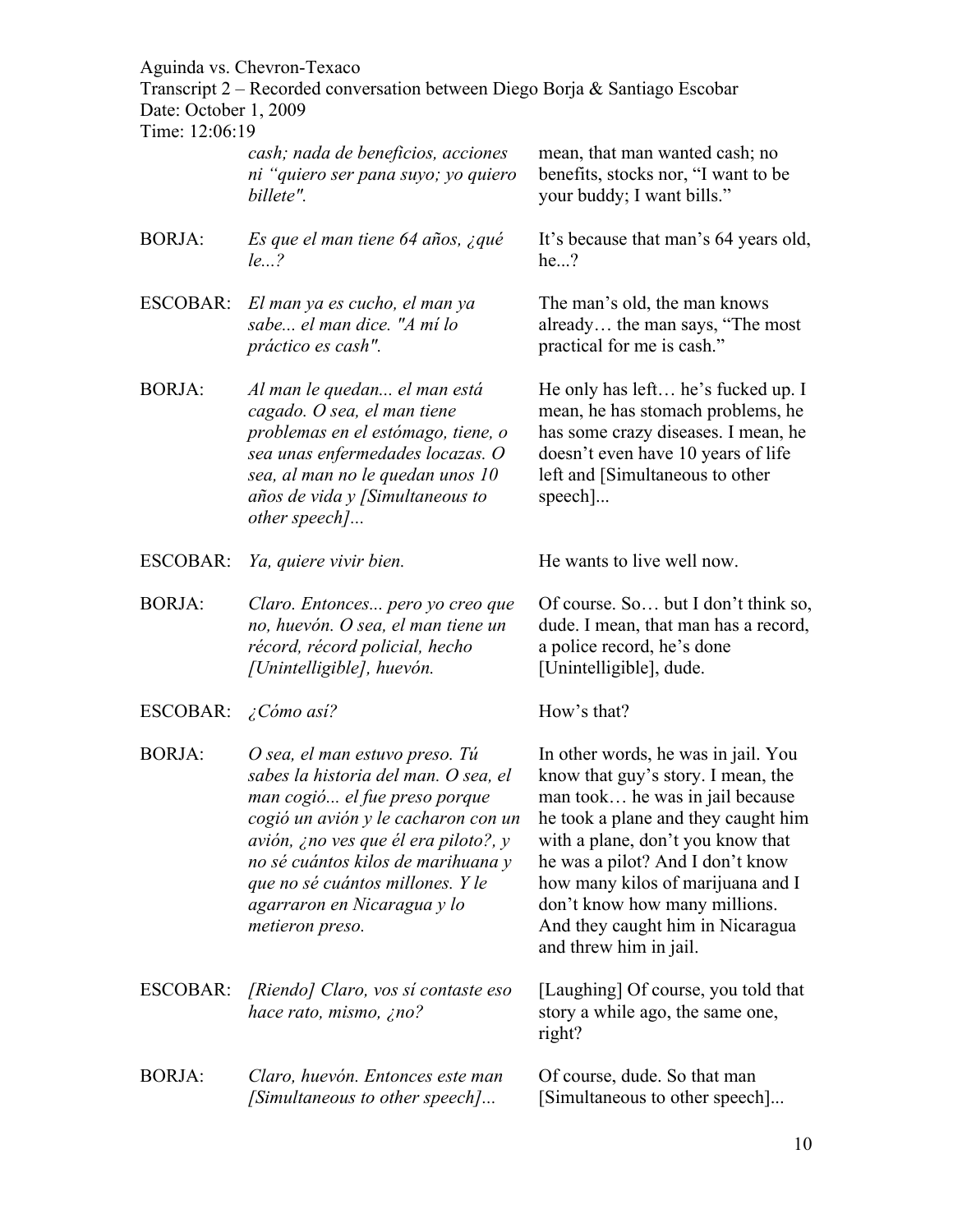ESCOBAR: *Vos esto me... sí me acuerdo, vos* 

*dos o tres años o más.*

*esto me contaste como hace unos* 

Transcript 2 – Recorded conversation between Diego Borja & Santiago Escobar Date: October 1, 2009

You [told] me that... yes, I

or three years ago, or longer.

remember, you told me that like two

Time: 12:06:19

BORJA: *Claro, el viejo siempre tenía historias, ¿cachas?, porque el man está, o sea, legalmente, legalmente, en su cabeza está discapacitado, ¿cachas? O sea, por los... por el "VA, " por una oficina de aquí, está discapacitado, está loco.* Of course, that old man always had stories, you get it? Because that man is, I mean, legally, legally, in his mind he's disabled, you get it? I mean, by the… by the VA, by an office here, he's disabled, he's crazy. ESCOBAR: *Ya.* Yeah. BORJA: *Entonces no le conviene a nadie que... ser pana de este man, ¿cachas?, entonces por eso la empresa siempre ha dicho: "No tenemos ninguna relación con él". Entonces el viejo anda histérico porque no le paran ni bola para nada, huevón.* So it's not good for anyone to… to be this man's buddy, you get it? So because of that the company has always said, "We have no relationship with him." So the old man is hysterical because they don't even pay attention to him at all, dude. ESCOBAR: *[Riendo] Porque lo están tratando como un loco [ambos riendo]. Le dicen: "Vea señor, usted vaya al manicomio, no joda, antes de que le mandemos y le, le hagamos llevar".* [Laughing] Because they're treating him like he's crazy [both laughing]. They tell him, "Look sir, you go to the insane asylum, don't fuck with us, before we send you and we, we make them take you away." BORJA: *No, y el man está realmente loco. O sea, el man está loco, huevón; está loco, loco. El man está loco. O sea, yo nunca le había visto en ese aspecto. Ahorita con esto...* No, and that man is really crazy. I mean, he's crazy, dude; he's crazy, crazy. That man is crazy. I mean, I've never seen him in that way. Right now with this... ESCOBAR: *Perdió el control.* He lost control. BORJA: *Pues se desquició totalmente. Entonces [Simultaneous to other speech]...* Well, he went totally mad. So then [Simultaneous to other speech]... ESCOBAR: *No es que perdió el control, dejó de fingir.* It's not that he lost control, he stopped pretending.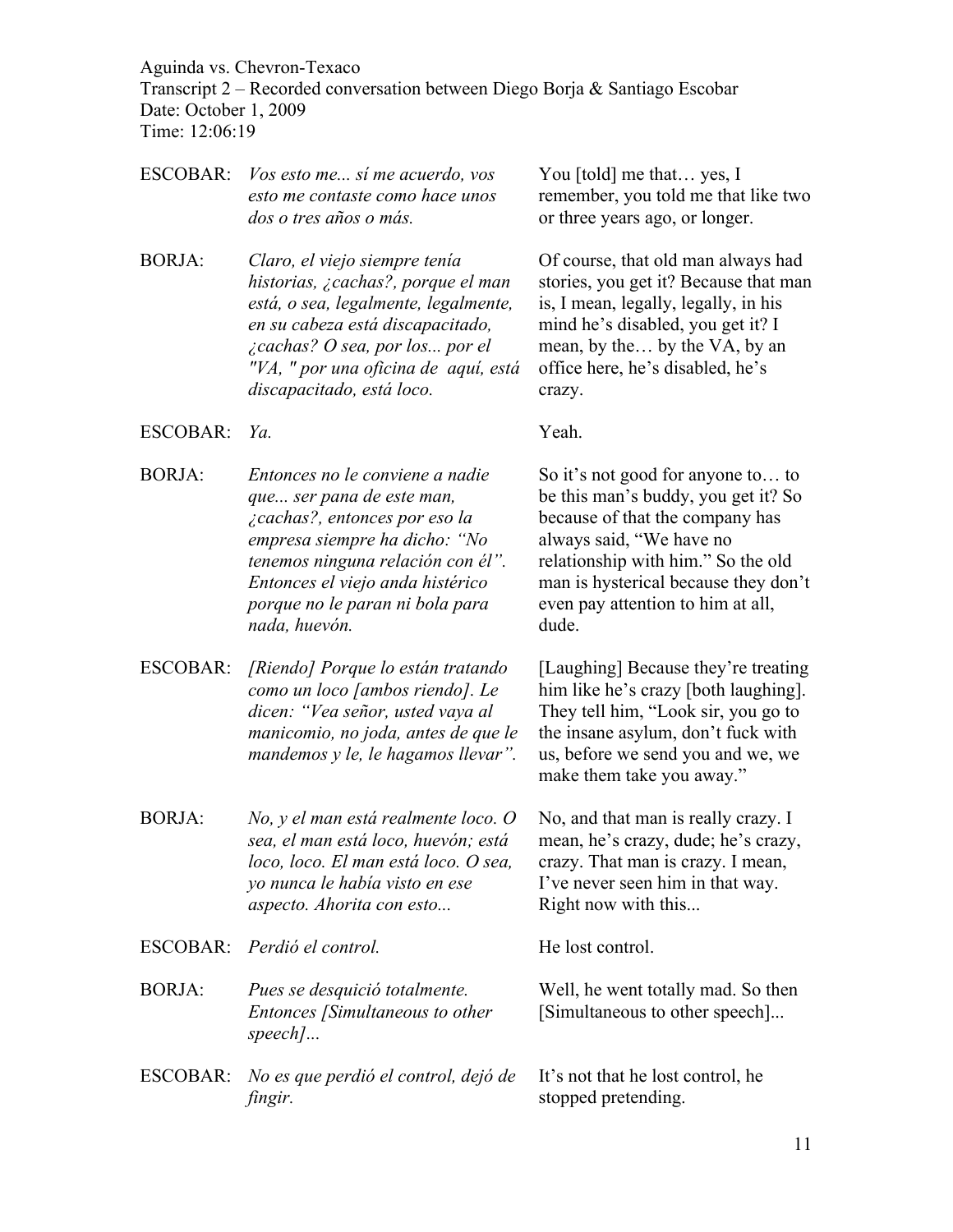Transcript 2 – Recorded conversation between Diego Borja & Santiago Escobar Date: October 1, 2009 Time: 12:06:19

| <b>BORJA:</b> | Dejó de fingir, loco, [Simultaneous<br>to other speech]                                                                                                                                                                                                                                     | He stopped pretending fool,<br>[Simultaneous to other speech]                                                                                                                                                                                                                   |
|---------------|---------------------------------------------------------------------------------------------------------------------------------------------------------------------------------------------------------------------------------------------------------------------------------------------|---------------------------------------------------------------------------------------------------------------------------------------------------------------------------------------------------------------------------------------------------------------------------------|
| ESCOBAR:      | [Riendo].                                                                                                                                                                                                                                                                                   | [Laughing].                                                                                                                                                                                                                                                                     |
| <b>BORJA:</b> | Yo me quedaba así: ¡Wow!                                                                                                                                                                                                                                                                    | I was like this: Wow!                                                                                                                                                                                                                                                           |
| ESCOBAR:      | Ya. O sea, vos decías: "¿Con qué<br>loco me metí?"                                                                                                                                                                                                                                          | Yeah. In other words you said,<br>"What kind of crazy did I hook up<br>with?"                                                                                                                                                                                                   |
| <b>BORJA:</b> | Claro, yo también así, jqué foco! Yo<br>no quiero saber nada del man ya,<br>huevón. Porque no quiero<br>mezclarme con él para nada,<br>¿cachas?, entonces él me da<br>[Simultaneous to other speech]                                                                                        | Of course, I was also like this, what<br>a pain! I don't want anything to do<br>with that man anymore, dude.<br>Because I don't want to get mixed<br>up with him at all, you get it? So<br>then he gives me [Simultaneous to<br>other speech]                                   |
| ESCOBAR:      | Te deslegitima a vos.                                                                                                                                                                                                                                                                       | He ruins your reputation.                                                                                                                                                                                                                                                       |
| <b>BORJA:</b> | Claro, pero es que qué ¿es que<br>hasta qué punto me puede<br>deslegitimar un loco?, ¿quién le va<br>a hacer caso?                                                                                                                                                                          | Of course, but it's like what but<br>to what point can a crazy guy ruin<br>my reputation? Who's going to<br>listen to him?                                                                                                                                                      |
| ESCOBAR:      | Claro.                                                                                                                                                                                                                                                                                      | Of course.                                                                                                                                                                                                                                                                      |
| <b>BORJA:</b> | Y como él ni sale, ¿cachas? Tú no le<br>ves la cara a él en los videos.                                                                                                                                                                                                                     | And since he never shows up, you<br>get it? You never see his face in the<br>videos.                                                                                                                                                                                            |
|               | ESCOBAR: No, sólo en pero en el periódico sí No, only in but his name does<br>sale el nombre del man.                                                                                                                                                                                       | show in the in the newspapers                                                                                                                                                                                                                                                   |
| <b>BORJA:</b> | Claro, pero el man estuvo en dos<br>el man no tiene idea de nada,<br>huevón. O sea, el man el man<br>itú, tú viste que en los videos el<br>man tenía un librito amarillo? En<br>ese librito amarillo yo le escribí<br>todo lo que tenía que decir. El man<br>lo que hacía era leer, huevón. | Sure, but that man was in two he<br>doesn't know anything, dude. I<br>mean, that man that man did<br>you see in the videos that he had a<br>little yellow notebook? In that<br>yellow notebook I wrote down<br>everything he was supposed to say.<br>All he did was read, dude. |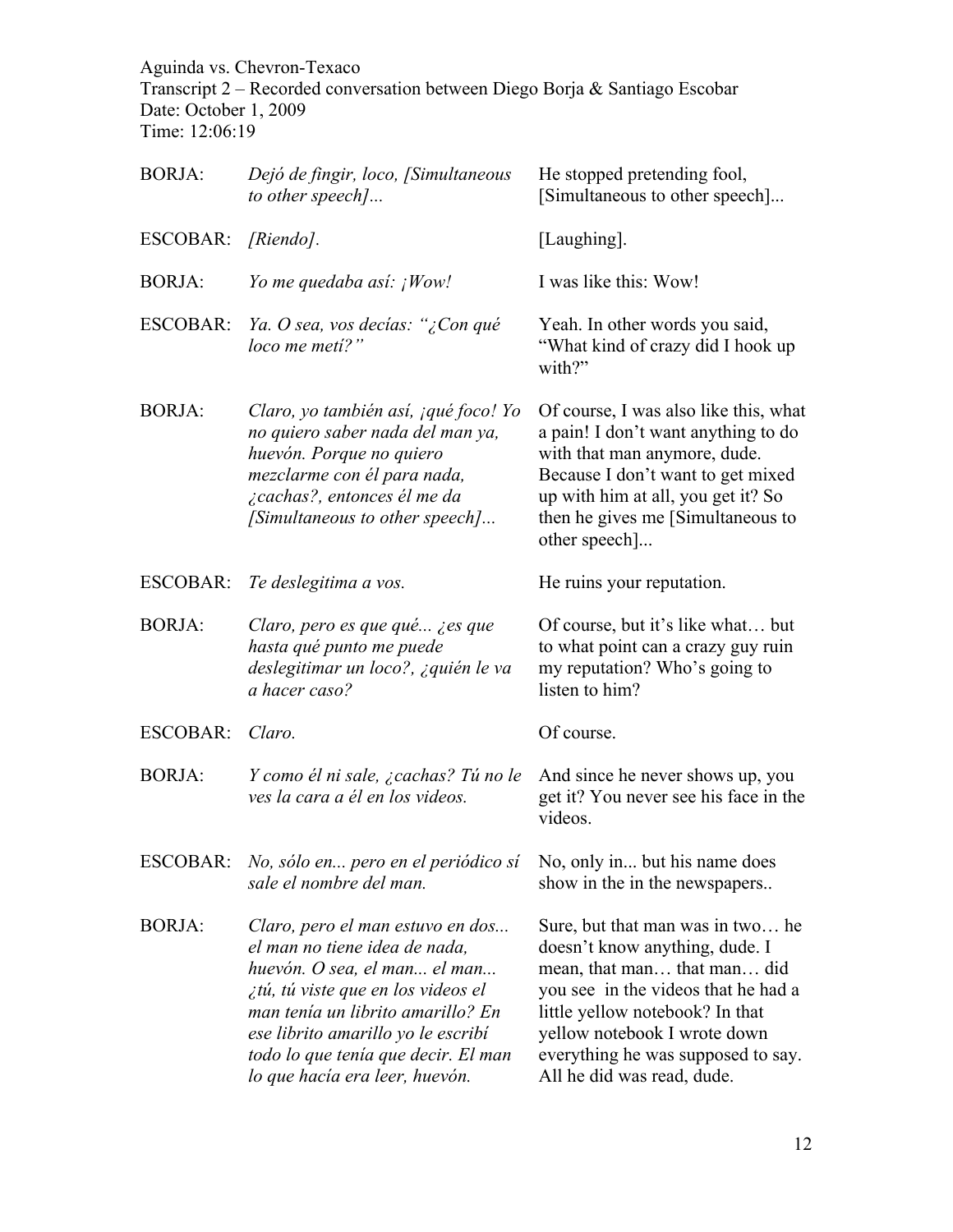Transcript 2 – Recorded conversation between Diego Borja & Santiago Escobar

Date: October 1, 2009

Time: 12:06:19

| ESCOBAR: O sea, ¿y a vos qui-, quién te dijo<br>qué debías de escribir?, ¿vos<br>mismo? | So, and who, who told you what<br>you should write? You, yourself? |
|-----------------------------------------------------------------------------------------|--------------------------------------------------------------------|
|                                                                                         |                                                                    |

- BORJA: *Yo "myself"[Unintelligible] no, mentiras. Sí, yo. Es que, ¿cachas?, yo sé... yo sabía bien cómo estaba todo. O sea, yo he estado leyendo los periódico cinco años, sabía exactamente lo que pasaba.* I, myself, [Unintelligible], no I am kidding. Yes, I did. It's that, you get it? I know… I knew very well what was going on. In other words, I've been reading the newspapers for five years; I knew exactly what was going on.
- ESCOBAR: *Claro, sí te cacho, sí te cacho. Y vos llevabas las pruebas y... o sea, vos estabas dentro del juicio, vos eras el actor del juicio, o sea, parte del juicio.* Sure, yes I get you, yes I get it. And you had the evidence and… I mean, you were in the trial; you were an actor in the trial, I mean, part of the trial.
- BORJA: *Claro. Independientemente...* Of course. Independently...
- ESCOBAR: *O sea, no eras vinculado directamente.*
- BORJA: *Claro.* Of course.
- ESCOBAR: *O indirectamente*. Or indirectly.
- BORJA: *Directamente soy como cualquier otro consultor que hubiera estado ahí, huevón. O sea, no puedes decir, por ejemplo, al hotel, digamos al Gran Hotel del Coca no le puedes decir: "Oiga señor, ¿por qué les dio alojamiento a las personas de Texaco? Usted es un contratista de Texaco". O sea, todo el mundo era contratista de Texaco, ¿cachas?*
- ESCOBAR: *No, pero vos sí eras porque vos llevabas las huevadas esas, ¿no? O sea, los, las pruebas.*

BORJA: *Pero...* But...

ESCOBAR: *¿Te acuerdas que había...? Vos me* Do you remember there were...?

Directly I'm like any other consultant who would have been there, dude. I mean, you can't say, for example, the hotel, let's say the Gran Hotel del Coca, you can't say to him, "Listen sir, why did you put up the people from Texaco? You're a contractor with Texaco." I mean, everyone was a contractor for Texaco, you get it?

In other words, you weren't directly

No, but you were there because you had those things, right? I mean the, the evidence.

linked.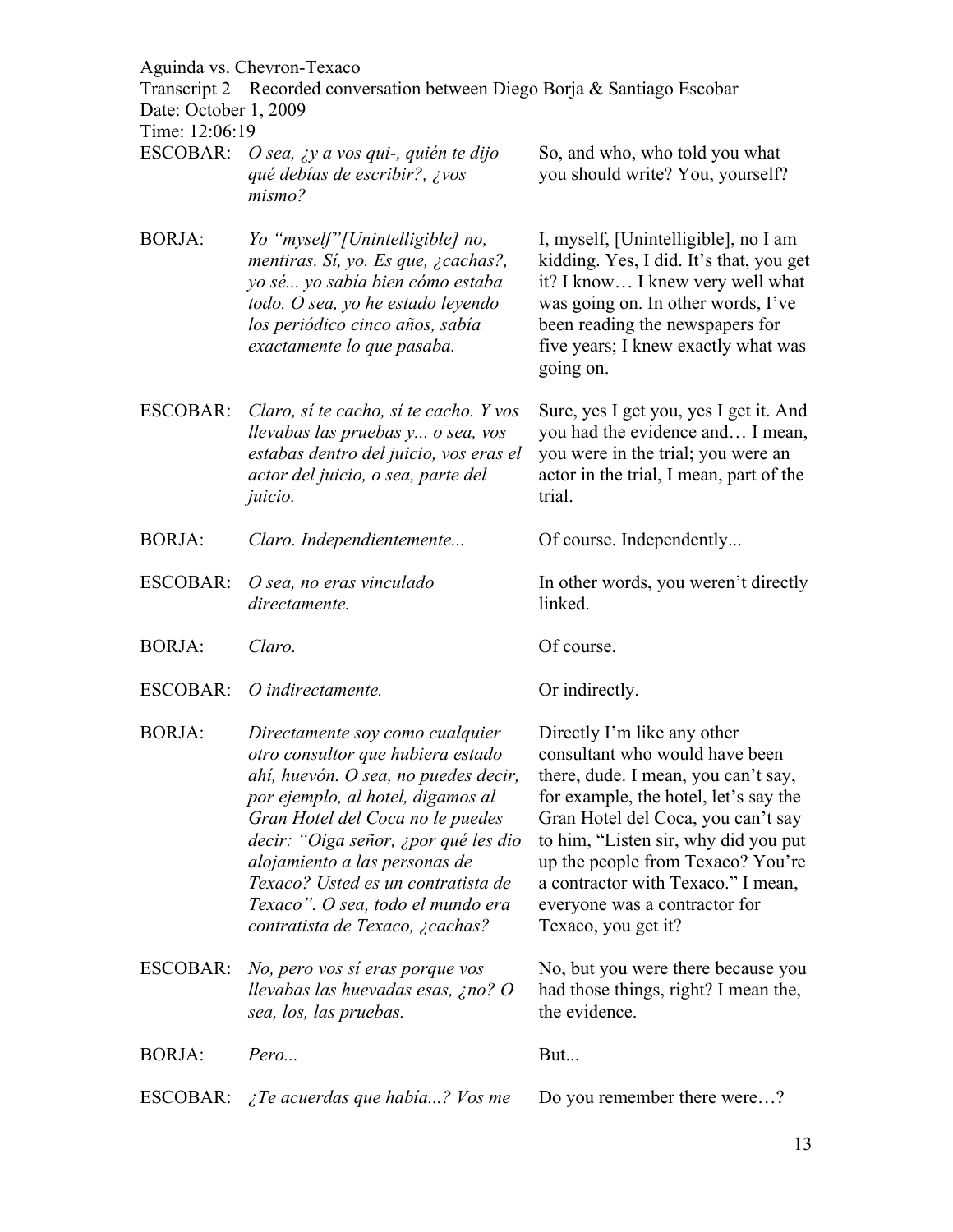Transcript 2 – Recorded conversation between Diego Borja & Santiago Escobar Date: October 1, 2009

Time: 12:06:19

| llevaste una vez a esa bodega de | You took me to that warehouse   |
|----------------------------------|---------------------------------|
| en [Parquenor], ¿era?            | once for en [Parquenor] was it? |

- BORJA: *Si. Claro, pero...* Yes. Of course, but...
- ESCOBAR: *Y vos me enseñaste esos archivos de la Texaco y me dijiste: "¿Ves? Ahí tenemos las pruebas para cagarles". [riendo] O sea, para cagarle a la Texaco, ¿no?, "ahí tenemos [Unintelligible]..." Que en realidad los manes están diciendo las plenas, los del... están diciendo la verdad los de la Amazonía. ¿Te acuerdas que me dijiste eso?*
- BORJA: *O seas, lo que estás dici... no, o sea, lo que está... las pruebas están ahí, son todos los documentos de remediación que se hicieron y todas esas cosas, pero...*
- ESCOBAR: *Entonces que la remediación no estaba... o la remediación estaba hecho bajo otros parámetros, algo así me dijiste.*
- BORJA: *No, no. Los parámetros se hicieron bien, lo que pasa es que la... PetroEcuador después dice... o sea, estos manes de PetroEcuador simplemente dijeron: "Ellos ya firmaron los parámetros y todo", ¿cachas?, ya les hicieron un release a la Chevron, y después dicen no. O sea, ni siquiera dicen nada. Eso es lo peor pues el momento que... ¡el que calla otorga!, ¿cachas? Entonces no dicen nada y los comienzan a apoyar a los indígenas. Porque el gobierno, el PetroEcuador debió haber dicho desde el principio: "Señores, no pueden demandarlos porque ellos ya tienen un release".*

And you showed me those files from Texaco and you told me, "You see? We have the proof there to shit on them." [laughing] I mean, to shit on Texaco, right? "We have there [Unintelligible]..." That in reality those guys are telling the truth, the ones from… they're telling the truth the ones from Amazon. Do you remember you told me that?

In other words, what you are saying… no, I mean, what is… the evidence is there, it's all the remediation documents they made and all those things, but...

So the remediation wasn't… Or the remediation was done under other parameters, you told me something like that.

No, no. The parameters were done right, what happened is that the… PetroEcuador said later… I mean, these men from PetroEcuador just said, "They already signed the parameters and all," you get it? They already gave a release to Chevron, and later they say no. I mean, they didn't even say anything. That's the worst, the moment that… the one who keeps quiet gives his consent, you get it? So they don't say anything and they start to support the Indians. Because the government, PetroEcuador should have said from the beginning, "Gentlemen, you can't sue them, they already have a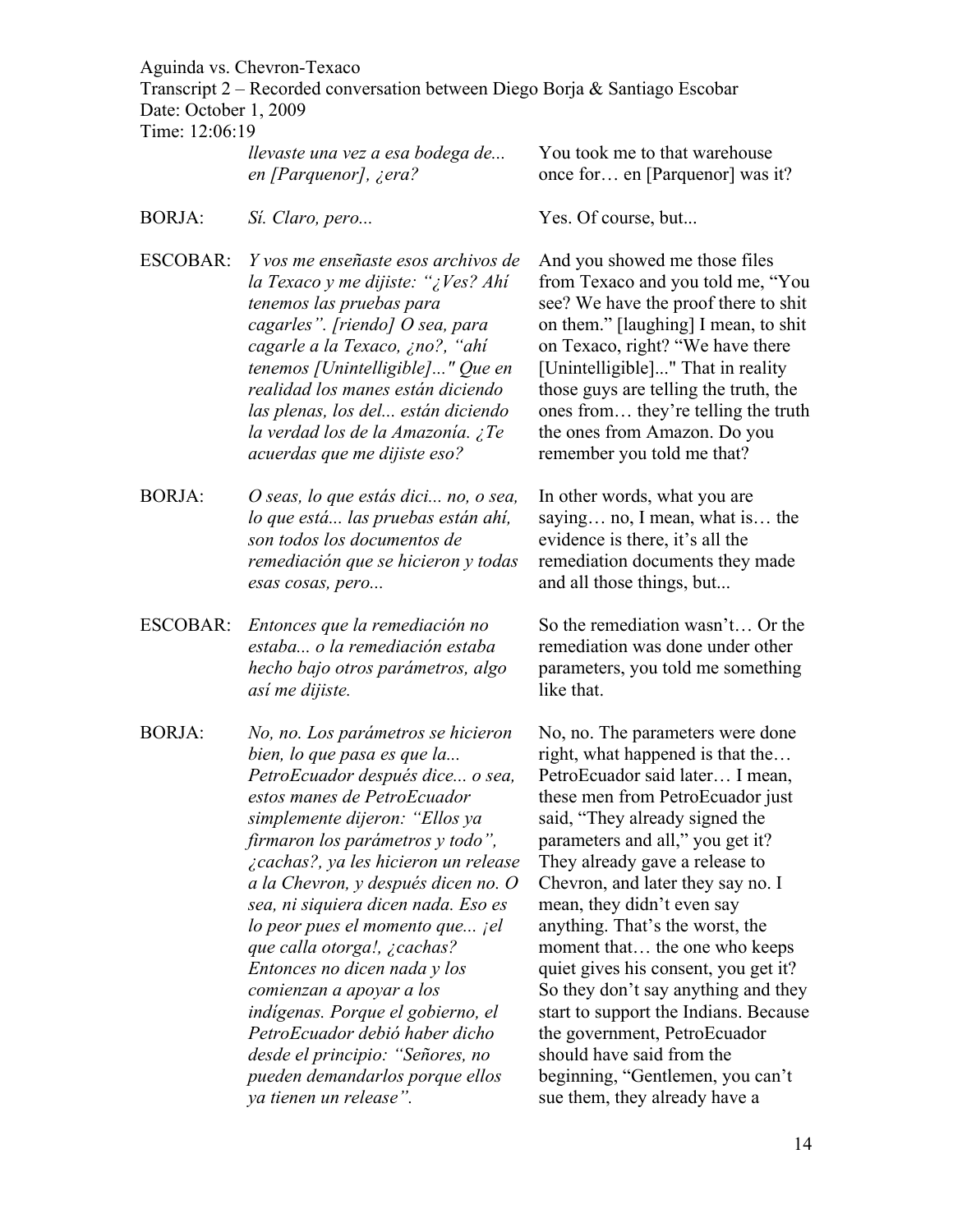Aguinda vs. Chevron-Texaco Transcript 2 – Recorded conversation between Diego Borja & Santiago Escobar Date: October 1, 2009 Time: 12:06:19

release."

ESCOBAR: *¿Qué es un "release"?* What's a release? BORJA: *Un release, o sea, es un release, es una... es un documento que dice...* A release, in other words, it's a release, it's a… it's a document that says... ESCOBAR: *Una liberación*. A release. BORJA: *Una liberación de cualquier responsabilidad por lo que ya... ya en verdad remediaron, pues loco.* A release from any responsibility for what is already… well, what they really remediated already, fool. ESCOBAR: *Ya.* Yeah. BORJA: *Ellos tenían solo el 35% de todo [Simultaneous to other speech]...* They only had 35% of everything [Simultaneous to other speech]... ESCOBAR: *Pero vos me dijiste... entonces, ¿por qué me dijiste que esos papeles eran para cagar la Texaco, si es que lo... se [Unintelligible]?* But you told me… then, why did you tell me that those papers were for shitting on Texaco, if it was… it [Unintelligible]? BORJA: *O sea, me refiero a que tú puedes coger esos papeles, así como han cogido medios y todo, y puedes tergiversarlos, pero por lo que dice ahí, pero no... o sea, si... de fondo, de fondo es... o sea, de fondo son pruebas de que sí se hizo la remediación, ¿cachas?* So, what I'm referring to is that you can take those papers, just like the media and all have taken, and you can distort them, but because of what they say there, but not… I mean, if… the content, the content is… I mean, basically it's evidence that the remediation was done, you get it? ESCOBAR: *Pero se hicieron bajo otros parámetros, porque ya me acuerdo de que ahí hablaban de que se hicieron bajo otros estándares, o sea, estándares no aceptados internacionalmente, pero en el país sí se aceptaban. Algo así era, ¿no?* But it was done under other parameters, because now I remember that it talks about that it was done under other standards, I mean, standards that are not accepted internationally, but were accepted in the country. It was something like that, right?

BORJA: *O sea, lo que pasa es que... es como* So, what happens is that… it's like I